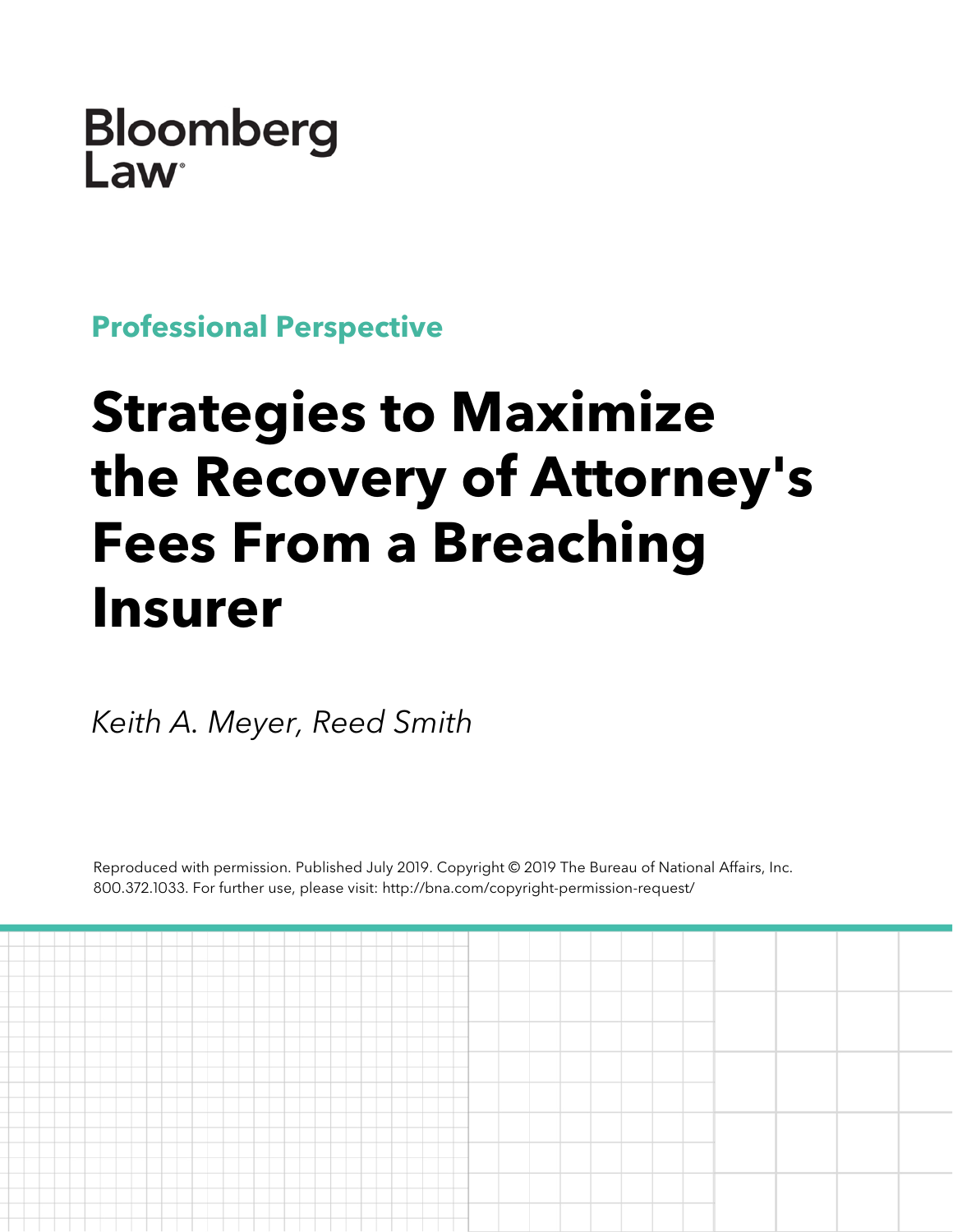## **Strategies to Maximize the Recovery of Attorney's Fees From a Breaching Insure**

## *Contributed by [Keith A. Meyer,](https://www.reedsmith.com/en/professionals/m/meyer-keith-a) Reed Smith*

The twin cornerstones of liability insurance policies are the insurer's promise to defend its insured against potentially covered claims and the duty to indemnify its insured for settlements or judgments covered by the policy. While the duty to indemnify is obviously critical, given the sheer costs of modern day litigation, an insurer's obligation to defend is often considered to be more important to the insured than its promise of indemnity.

As noted by the California Supreme Court, "[t]he insured's desire to secure the right to call on the insurer's superior resources for the defense of third party claims is, in all likelihood, typically as significant a motive for the purchase of insurance as is the wish to obtain indemnity for possible liability." *Montrose Chem. Corp. v. Superior Court*, [6 Cal. 4th 287,](https://www.bloomberglaw.com/citation/6%20california%204th%20287)  295-96 (1993).

When the insurer wrongfully fails to defend, the insurer has denied its insured one of the most valuable promises under the policy. It forces the insured to expend valuable resources to fund its own defense, sums that are necessarily diverted from other useful purposes. When an insured sues to recover those expenses, the first step is for a court to find that the insurer breached its duty to defend. When the insured then seeks to recover its defense costs as damages, insurers typically advance similar arguments, but courts have provided jilted insureds with various evidentiary presumptions that should be used to respond to many of these arguments.

When an insurer is found to have breached the duty to defend, some courts hold that the insured's defense costs are presumed to be reasonable and necessary. Other courts assume that market incentives can be used to demonstrate the reasonableness of the defense costs incurred. Still other courts hold that a breaching insurer waives the right to challenge the reasonableness or necessity of defense costs or second-guess the insured's defense strategy. This article will examine the standard contentions advanced by breaching insurers to avoid or minimize the payment of past defense costs and the arguments that insureds can use to maximize their recovery.

## **The Insurer's Duty to Defend**

The recovery of past defense costs under a liability policy is premised on the insurer's breach of its duty to defend. Under the law of nearly every jurisdiction, a liability insurer owes a broad duty to defend its insured against claims that are potentially covered under its policy of insurance. As a result, the duty to defend is often said to be broader than the duty to indemnify because defense coverage is not dependent on whether coverage is ultimately established, but merely on whether a claim is potentially covered under the policy. Thus, the mere possibility that a claim might be covered under the insurer's policy is typically deemed sufficient to trigger the duty to defend. See, e.g., *Montrose*, 6 Cal. 4th at 295-96, 300 (to trigger an insurer's defense obligation, there only has to be a "'bare potential' or 'possibility' of coverage"); *Frog, Switch & Mfg. Co. v. Travelers Ins. Co.*, [193 F.3d 742,](https://www.bloomberglaw.com/citation/193%20f%203d%20742) 746 (3d Cir. 1999) (duty to defend "arises whenever an underlying complaint may 'potentially' come within the insurance coverage").

Because the duty to defend is broader than the duty to indemnify, an insurer may owe a duty to defend its insured where coverage is in doubt and ultimately does not develop or in an action in which no damages are ultimately awarded. *Montrose*, 6 Cal. 4th at 295; *Horace Mann Ins. Co. v. Barbara B.*, [4 Cal. 4th 1076,](https://www.bloomberglaw.com/citation/4%20california%204th%201076) 1081 (1993). This means that the duty to defend extends even to groundless, false or fraudulent claims. Id. at 1086; *Penn Am. Ins. Co. v. Peccadillos, Inc.*, [27 A.3d](https://www.bloomberglaw.com/citation/27%20atlantic%203d%20259)  [259,](https://www.bloomberglaw.com/citation/27%20atlantic%203d%20259) 265 (Pa. Super. Ct. 2011).

Even if there is nothing more than a bare potential for coverage, an insurer's defense obligation is triggered, and "[a]ny doubt as to whether the facts establish the existence of the defense duty must be resolved in the insured's favor." *Montrose*, 6 Cal. 4th at 295-96, 299-300. When an action involves both potentially covered and non-covered claims, the insurer must defend the entire suit, including claims that are not covered. *Buss v. Superior Court*, [16 Cal. 4th 35,](https://www.bloomberglaw.com/citation/16%20california%204th%2035) 48-49 (1997).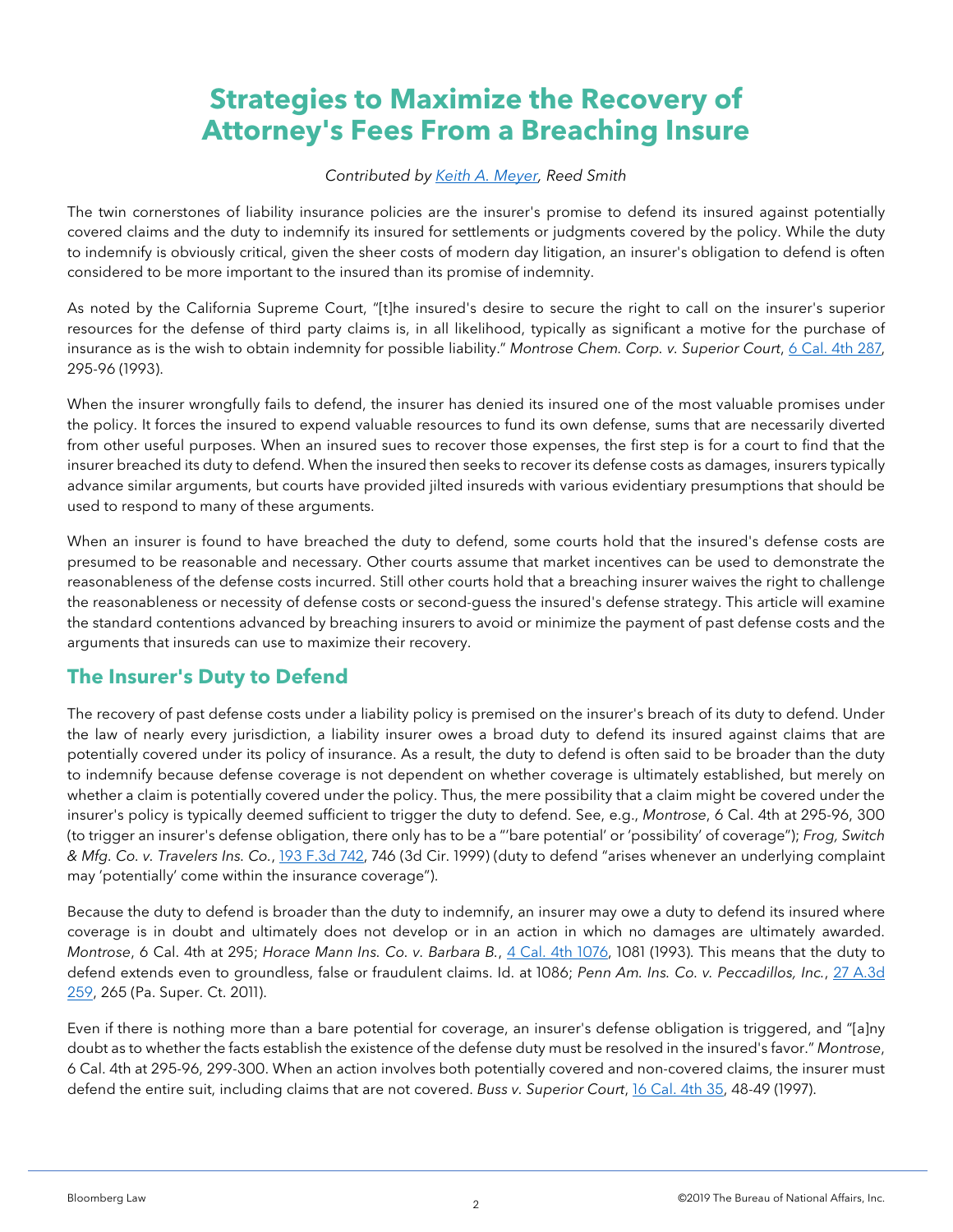While an insured can invoke the insurer's duty to defend by showing a "bare potential" for coverage, an insurer can avoid its defense obligation only if it can show that the complaint "can by no conceivable theory raise a single issue which could bring it within the policy coverage." *Montrose*, 6 Cal. 4th at 300 (citation omitted); *State Farm Fire & Cas. Co. v. DeCoster*, [67 A.3d 40,](https://www.bloomberglaw.com/citation/67%20atlantic%203d%2040) 45 (Pa. Super. Ct. 2013) (quoting *Penn-Am. Ins.*, 27 A.3d at 265) ("Pennsylvania recognizes that a duty to defend is broader than the duty to indemnify.

Accordingly, even if there are multiple causes of action and one would potentially constitute a claim within the scope of the policy's coverage, the insurer would have a duty to defend until it could confine the claim to a recovery excluded from the policy."). Thus, an insured "need only show that an underlying claim *may* fall within the policy coverage; the insurer must prove it *cannot*." *Montrose*, 6 Cal. 4th at 300.

Most jurisdictions require an insurer to defend its insured until there is no longer any potential of coverage under the insurer's policy. Id. at 295 ("[t]he defense duty is a continuing one, arising on tender of defense and lasting until the underlying lawsuit is concluded, or until it has been shown that there is *no*potential for coverage"); *United Servs. Auto. Ass'n v. Elitzky*, [517 A.2d 982,](https://www.bloomberglaw.com/citation/517%20atlantic%202d%20982) 985 (Pa. Super. Ct. 1986) ("As long as the complaint comprehends an injury which may be within the scope of the policy, the [insurer] must defend the insured until the insurer can confine the claim to a recovery that the policy does not cover.").

When the duty to defend is triggered, the insurer has an obligation to pay the full amount of the defense costs incurred, not just a proportionate share. *Buss*, 16 Cal. 4th at 49 ("To defend meaningfully, the insurer must defend immediately. To defend immediately, it must defend entirely").

The result of these principles is that an insurer's broad and fundamental defense obligation is triggered upon any allegation or factual dispute raising the possibility of coverage under the insurer's policies, and continues until the insurer can prove there is no longer any possibility of coverage.

## **Damages for Breach of the Duty to Defend**

When an insurer breaches the duty to defend, the normal contract damages are the costs of the defense. "An insurer who denies coverage does so at its own risk, and, although its position may not have been entirely groundless, if the denial is found to be wrongful it is liable for the full amount which will compensate the insured for all the detriment caused by the insurer's breach of the express and implied obligations of the contract." *Comunale v. Traders & Gen. Ins. Co.*, [50 Cal. 2d](https://www.bloomberglaw.com/citation/50%20california%202d%20654)  [654,](https://www.bloomberglaw.com/citation/50%20california%202d%20654) 660 (1958). See *Emerald Bay Cmty. Ass'n v. Golden Eagle Ins. Corp.*, [130 Cal. App. 4th 1078,](https://www.bloomberglaw.com/citation/130%20california%20appellate%204th%201078) 1088-89 (2005) (insured's damages are "the costs and attorney's fees expended by the insured defending the underlying action"); *Zurich Ins. Co. v. Killer Music, Inc.*, [998 F.2d 674,](https://www.bloomberglaw.com/citation/998%20f%202d%20674) 680 (9th Cir. 1993) (by breaching the duty to defend, insurer was liable for attorney's fees "'incurred in good faith, and in the exercise of a reasonable discretion' in defending the action" including attorney's fees "arguably allocable to defense of noncovered claims").

When an insured tries to recover those costs from a breaching insurer, the same insurer will inevitably create various roadblocks to full payment. It will likely insist on reviewing the law firm invoices and maintain that it is only responsible for "reasonable" and "necessary" defense expenses. See, e.g., *Marie Y. v. Gen. Star Indem. Co.*, [110 Cal. App. 4th 928,](https://www.bloomberglaw.com/citation/110%20california%20appellate%204th%20928) 960-61 (2003) ("Where an insurer is liable for breach of contract to defend (but not indemnify) an insured, and where the insurer is *not* guilty of tortious bad faith, and where the insured in fact retains counsel to defend the claim, the proper measure of damages is the reasonable attorneys' fees and costs incurred by the insured in the defense of the claim.").

The insurer may also drag its feet and delay any reimbursement until it receives an assessment from a "professional" billing auditor hired by the insurer, who will be paid to comb through the insured's defense bills and object in hindsight to any charges thought to be "unreasonable" or "unnecessary." Armed with the results of its fee auditor, the insurer will object to the hourly rates, question the staffing of the case, argue that the case was managed inefficiently and perhaps even question the results achieved.

While the insured may ultimately have to hire its own "fee expert" to rebut the insurer's fee auditor, insureds may be able to take advantage of various evidentiary presumptions, as well as common sense arguments, to convince a court that it can avoid the task of scrutinizing past defense costs to determine if they were reasonable and necessary. Indeed, given the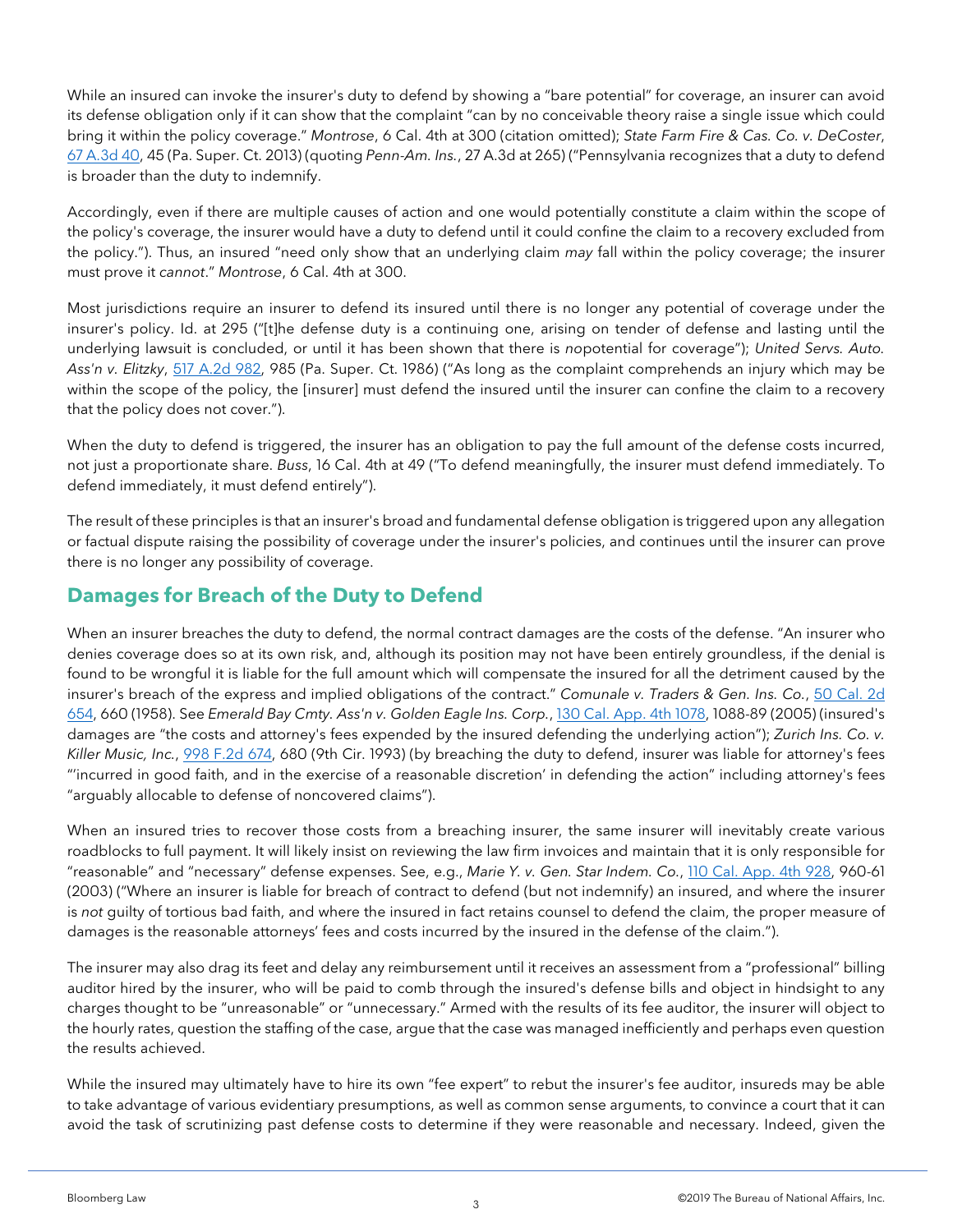reluctance of many courts to devote the time and resources necessary to undertake a detailed review of defense bills, especially when those bills cover many years of defense work, insureds should take advantage of these strategies to help maximize their recoveries, avoid a mini-trial on their past defense costs and strategies and conserve the court's limited resources.

## **Recovering Attorney's Fees for Breach of Duty to Defend Presumption of Reasonableness**

Some courts hold that where the insurer has breached its duty to defend, costs incurred by the insured are presumed to be reasonable and necessary, and the burden shifts to the insurer to rebut this presumption. Thus, under this presumption, the insured need only show the "existence and amount of the … expenses [it incurred], which are then presumed to be reasonable and necessary as defense costs …" *Aerojet-Gen. Corp. v. Transp. Indem. Co.*, [17 Cal. 4th 38,](https://www.bloomberglaw.com/citation/17%20california%204th%2038) 64 (1997). In *State v. Pac. Indem. Co.*, [63 Cal. App. 4th 1535,](https://www.bloomberglaw.com/citation/63%20california%20appellate%204th%201535) 1548-49 (1998) (quoting *Aerojet*, 17 Cal. 4th at 64), the court explained that where the insurer has breached its duty to defend, "it is the insured that must carry the burden of proof on the existence and amount of the … expenses, which are then presumed to be reasonable and necessary as defense costs, and it is the insurer that must carry the burden of proof that they are in fact unreasonable or unnecessary."

#### *Market Incentives Create a Presumption of Efficiency*

When pushing back against a breaching insurer that challenges the reasonableness or necessity of the insured's past defense costs, the insured should also rely on its own incentive to economize because it would not be reasonable for an insured to overspend on defense expenses, particularly when it had no assurance that the insurer would ever foot the bill. Indeed, an insured that has been abandoned by its insurer has every incentive to negotiate for favorable hourly rates and achieve every possible efficiency in the conduct of its defense. In *Taco Bell Corp. v. Continental Casualty Co.,* [388 F.3d 1069](https://www.bloomberglaw.com/citation/388%20f%203d%201069) (7th Cir. 2004), the Seventh Circuit confirmed this basic principle and held that where an insurer breached the duty to defend, market incentives established a presumption that the attorney's fees incurred were reasonable.

The court noted that after the insurer had denied coverage, Taco Bell hired its own defense counsel and therefore "Taco Bell had an incentive to minimize its legal expenses (for it might not be able to shift them); and where there are market incentives to economize, there is no occasion for a painstaking judicial review." The court added that "the duty to defend would be significantly undermined if an insurance company could, by the facile expedient of hiring an audit firm to pick apart a law firm's billing, obtain an evidentiary hearing on how much of the insured's defense costs it had to reimburse."

Other courts hold that the insured's payment of "its own defense costs without assurance of reimbursement is 'compelling evidence' that the costs were reasonable and necessary." *Post v. St. Paul Travelers Ins. Co.*, [752 F. Supp. 2d 499,](https://www.bloomberglaw.com/citation/752%20f%20supp%202d%20499) 512 (E.D. Pa. 2010), *rev'd on other grounds*, (citing *Rite Aid Corp. v. Liberty Mut. Fire Ins. Co.*, No. 03-1801, [2006 WL 2376238,](https://www.bloomberglaw.com/citation/2006%20wl%202376238) at \*4 (M.D. Pa. Aug. 14, 2006)). Even non-insurance cases are in accord. For example, in *Medcom Holding Co. v. Baxter Travenol Labs, Inc.*, [200 F.3d 518,](https://www.bloomberglaw.com/citation/200%20f%203d%20518) 520 (7th Cir. 1999), the court held that "reasonableness must be assessed using the market's mechanisms." The court noted that "[t]he fees in dispute here are not pie-in-the-sky numbers that one litigant seeks to collect from a stranger but would never dream of paying itself. These are bills that MHC *actually paid* in the ordinary course of its business."

When assessing the reasonableness of the defense effort, insurers regularly dispute the hourly rates charged by law firms hired by the insured and insist that they should not have to pay hourly rates beyond the rates that they would ordinarily pay their panel counsel to defend comparable actions. This argument should also be rejected. An insurer cannot deny coverage and thus surrender control of the defense, and then expect that if it is found to have breached the policy, it is only liable for the same amount of legal fees that it would have paid if it had accepted coverage and retained control of the defense.

"What is reasonable is not what an insurance company would pay to the attorneys it would retain, but what a reasonable person in the insured's position would pay for capable attorneys it chose to retain." *Watts Water Techs. v. Fireman's Fund Ins. Co.*, No. 05-2604-BLS2, [2007 WL 2083769,](https://www.bloomberglaw.com/citation/2007%20wl%202083769) at \*10 (Mass. Super. Ct. July 11, 2007). Nor is an insured required to hire the cheapest attorneys it can find. *Ripepi v. Am. Ins. Cos.*, [234 F. Supp. 156,](https://www.bloomberglaw.com/citation/234%20f%20supp%20156) 158 (W.D. Pa. 1964) ("Plaintiff was not required to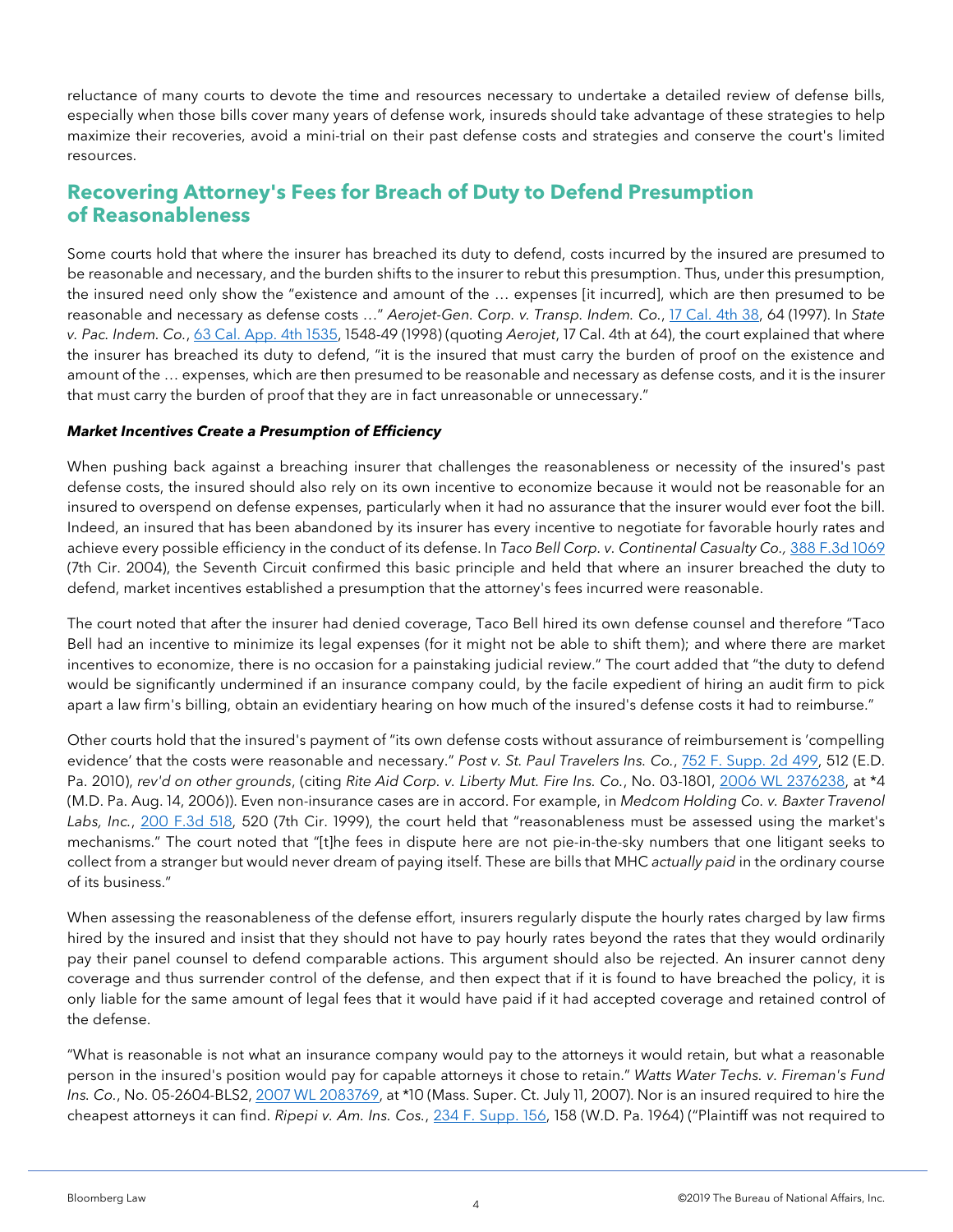employ the cheapest lawyer he could get, or solicit competitive bids or hire a starving, obscure young practitioner … [P]laintiff here was not obliged to shop around before retaining competent and capable counsel.").

In a non-insurance case, the Second Circuit has held that hourly rates paid by a client are presumptively reasonable. In *Arbor Hill Concerned Citizens Neighborhood Association v. County of Albany*, [522 F.3d 182,](https://www.bloomberglaw.com/citation/522%20f%203d%20182) 190 (2d Cir. 2008), the Second Circuit explained that "the reasonable hourly rate is the rate a paying client would be willing to pay" and that "a reasonable, paying client wishes to spend the minimum necessary to litigate the case effectively." The court reasoned that "by focusing on the hourly rate at which a client who wished to pay no more than necessary would be willing to compensate his attorney, the district court can enforce market discipline …"

Insurers also regularly resist the payment of more than one firm to defend the insured. But if the underlying litigation is pending in multiple forums it may be inevitable that multiple defense counsel must be used. Indeed, when insureds are sued in mass tort cases, engaging national coordinating counsel to oversee the defense effort in multiple jurisdictions is often viewed as a reasonable defense strategy. See, e.g., *Caterpillar, Inc. v. Century Indem. Co.*, No. 3-09-0456, [2011 WL](https://www.bloomberglaw.com/citation/2011%20wl%20488935)  [488935,](https://www.bloomberglaw.com/citation/2011%20wl%20488935) at \*3 (Ill. App. Ct. Feb. 1, 2011) (finding that insured's use of "regional teams with day-to-day responsibilities for handling the claims" and "national coordinating counsel ... to implement a uniform, nationwide, common defense strategy" was reasonable); Legacy Partners, Inc. v. Travelers Indem. Co. of III., [83 F. App'x. 183,](https://www.bloomberglaw.com/citation/83%20f%20appx%20183) 187 & n.2 (9th Cir. 2003) ("In a lawsuit threatening millions in damages, the use of five law firms is not per se unreasonable"; "[e]ven if the law firms spent some of their time coordinating among themselves, such time qualifies as time spent defending [the insured] in what by all accounts was a large case with potentially massive damages."); *Watts Water*, [2007 WL 2083769,](https://www.bloomberglaw.com/citation/2007%20wl%202083769) at \*8 (holding that there was nothing "inherently unreasonable" about insured retaining national counsel and other law firms as local counsel to represent it in 300 underlying asbestos lawsuits in a dozen states).

#### *Attempts to Limit Reimbursement to the Insurer's Proportionate Share*

Faced with having to reimburse an insured's past defense costs, insurers will often look for other potentially responsible insurers to share the burden and insist that the breaching insurer is only obligated to reimburse its proportional share of such costs. This argument misses the mark.

When an insurer owes a duty to defend, it must pay 100% of the insured's defense costs, and it can seek contribution from other insurers separately. See *Haskel, Inc. v. Superior Court*, [33 Cal. App. 4th 963,](https://www.bloomberglaw.com/citation/33%20california%20appellate%204th%20963) 976 n.9 (1995) (emphasizing that if an insurer "owes any defense burden" at all, it must "fully b[ear]" it, "with allocations of that burden among other responsible parties to be determined later."). Indeed, in *Pacific Indemnity*, 63 Cal. App. 4th at 1548, the court held that an insurer, which was on the risk for only one of 43 years of continuing environmental damage, was required to provide the insured's entire defense, even though the insured had elected to self-insure itself for the other 42 years. The court confirmed the rule against the proration of defense costs, holding that "Pacific Indemnity's argument that its duty to defend should be apportioned … based on the one year of its coverage is contrary to California law."

In *Haskel*, the court held that the insurer's acceptance of 13% of the defense burden was held to be "the equivalent of a defense denial." *Haskel*, 33 Cal. App. 4th at 976 n.9. If an insurer is not permitted to limit its defense obligation to its "pro rata share" when it owes a duty to defend, then there is no justification to limit the reimbursement of those defense expenses to a fractional share after it breaches the duty to defend.

#### *Waiver of the Insurer's Right to Dispute Reasonableness*

Some courts even hold that an insurer that wrongfully fails to defend cannot thereafter dispute the amount or the reasonableness of the defense fees and costs that the insured was forced to incur on its own. These cases reason that an insurer that breaches its defense obligation waives or forfeits the ability to challenge the reasonableness of the fees incurred by the insured, or second-guess the strategic decisions undertaken in connection with that defense. *Pac. Indem.*, 63 Cal. App. 4th at 1555 ("an insurer which wrongfully refuses to defend loses control over the management of the claim"); *USF Ins. Co. v. Clarendon Am. Ins. Co.,* [452 F. Supp. 2d 972,](https://www.bloomberglaw.com/citation/452%20f%20supp%202d%20972) 1005 n.94 (C.D. Cal. 2006) ("It is well settled that an insurer that declines to defend waives its right to challenge the reasonableness of defense costs.")